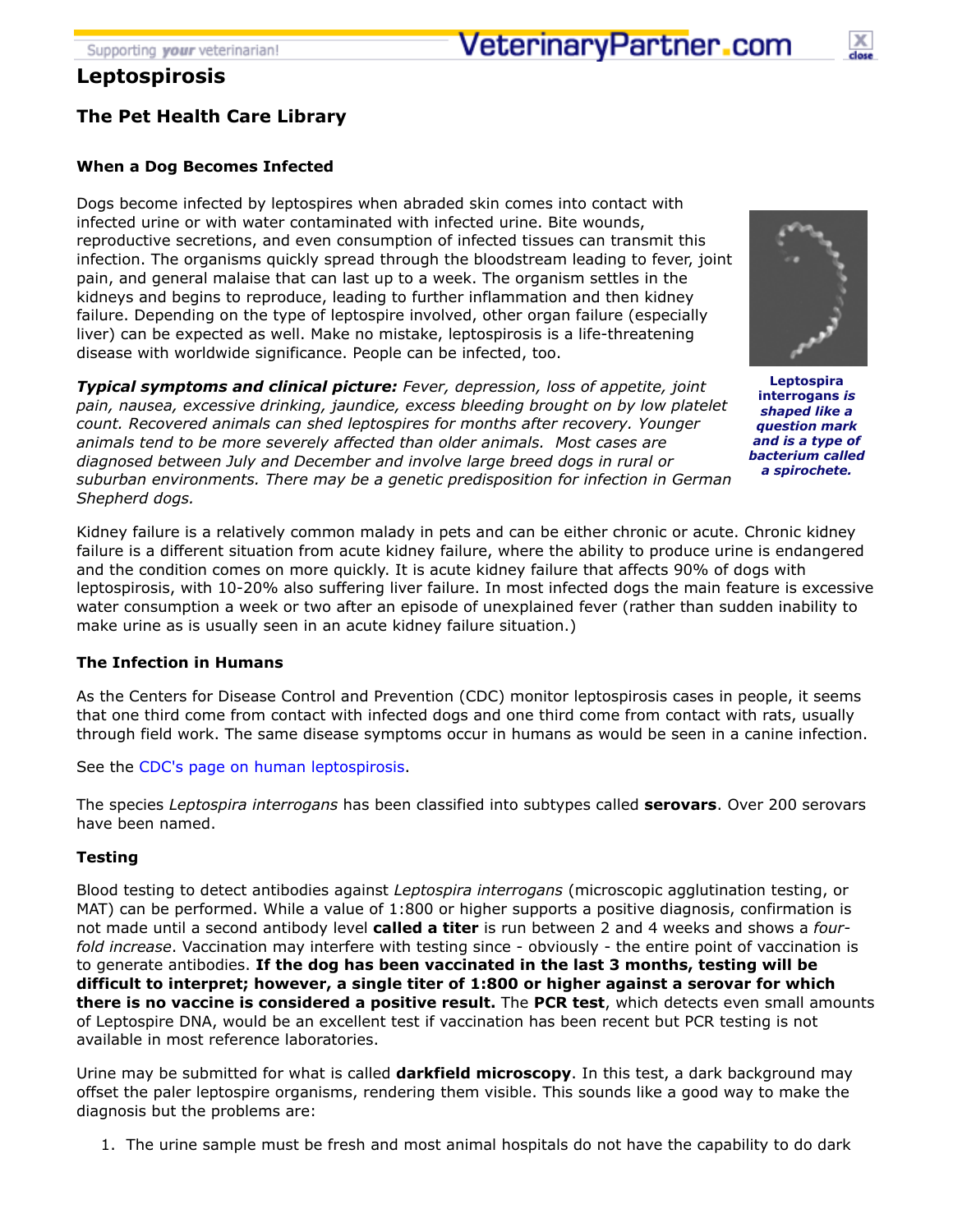field microscopy.

2. Leptospires are only shed in urine intermittently.

The kidney may be biopsied and specific tissue stains may be used to detect leptospire organisms. Obviously, this is an invasive procedure.

### **Treatment**

Fortunately, *Leptospira interrogans* is sensitive to **penicillin,** a readily available antibiotic. After penicillin has been used to stop leptospire reproduction and limit bloodstream infection, **tetracycline derivatives (such as** [doxycycline\)](http://www.veterinarypartner.com/Content.plx?P=A&A=642&S=&EVetID=0) **are used to clear leptospires from the kidneys.**

Intravenous fluids are crucial to support blood flow through the damaged kidneys so that recovery is possible. Any areas at home that have been contaminated with urine should be disinfected with an iodine-based product and gloves should be worn when cleaning any urine. Prognosis is guarded depending on the extent of organ damage.

# **Hemodialysis?**



*photo courtesy of the Animal Medical Center in New York City*

In a recent study from the University of California at Davis (JAVMA, Vol 216, No3, p271-5), dogs judged as having mild to moderate increases in renal parameters received traditional fluid therapy and 82% survived. Dogs having moderate to severe elevations tended to receive [hemodialysis.](http://www.veterinarypartner.com/Content.plx?P=A&A=1749&S=&EVetID=0) Prognosis was worse for the severely affected that did not receive hemodialysis, while 86% of those receiving hemodialysis survived. In short, dogs with the most severe renal toxin build up probably need referral to a critical care facility that supports hemodialysis.

# **So what Consistitutes a Moderate to Severe Toxin Build up?**

The parameters measured in the assessment of kidney function are called BUN (blood urea nitrogen with normal levels around 25 mg/dl) and creatinine (normal levels less than 2.0 mg/dl). In the above study, the group termed mild to moderate had an initial BUN level ranging from 24 to 225 mg/dl and initial creatinine levels between 1.7 and 11.5 mg/dl. Again, 82% of these dogs survived with only traditional fluid therapy as can be performed in most veterinary practices. The moderate to severe group had initial BUN levels ranging from 97 to 365 mg/dl and initial creatinine levels ranging from 6.5-21.9 mg/dl.

# **Prevention**